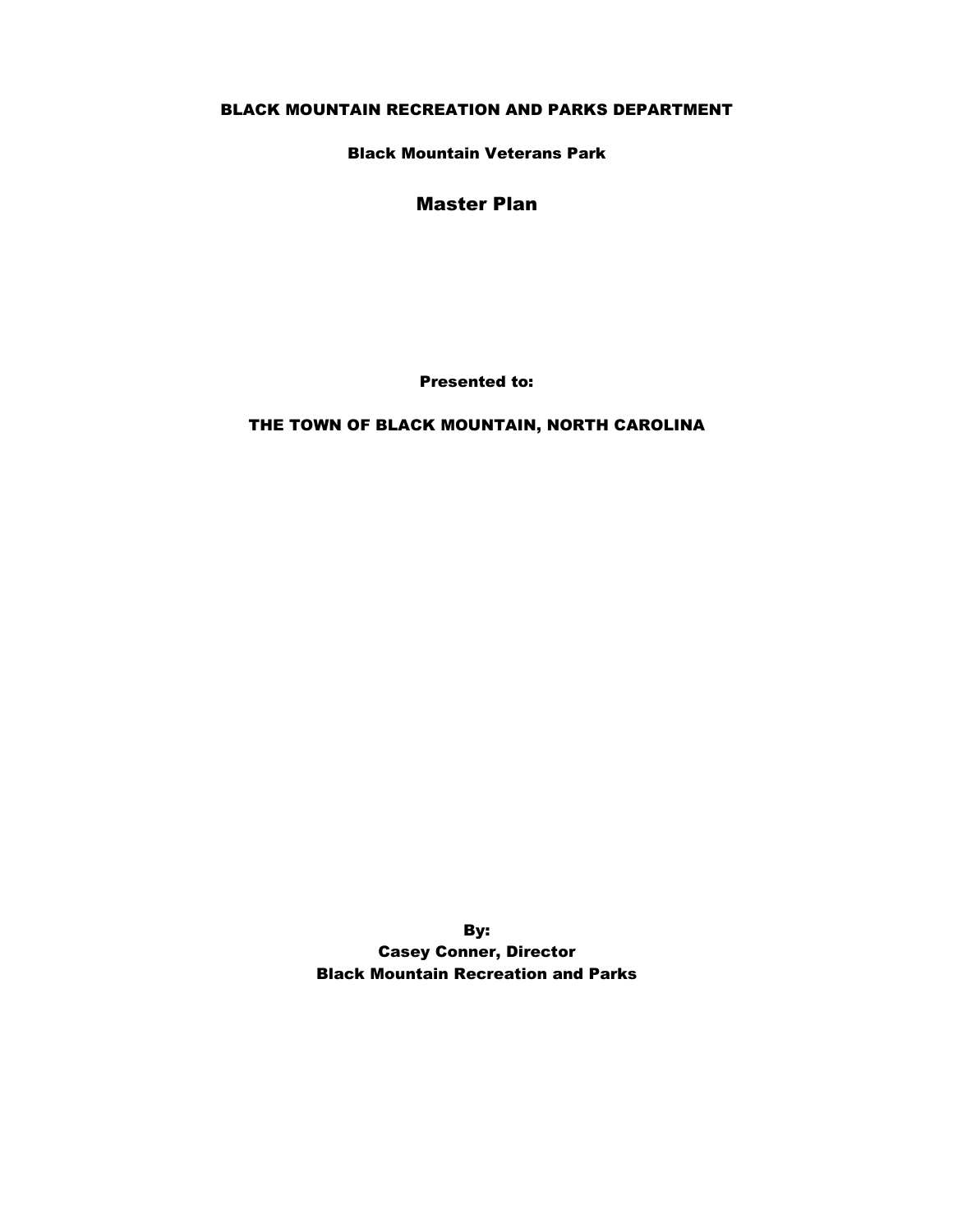## **Contents**

- **1.0 Introduction**
	- **1.1 Vision**
	- **1.2 Mission**
- **2.0 Community Outreach**
	- **2.1 Public Input**
	- **2.2 Needs Assessment**
	- **2.3 Demographics**
- **3.0 Research and Analysis**
	- **3.1 History**
	- **3.2 Features**
	- **3.3 Inventory**
- **4.0 Recreational Needs**
- **5.0 Recommendation and Implementation**
	-
	- **5.1 Phase I 5.2 Future Phases**
	- **5.3 Funding**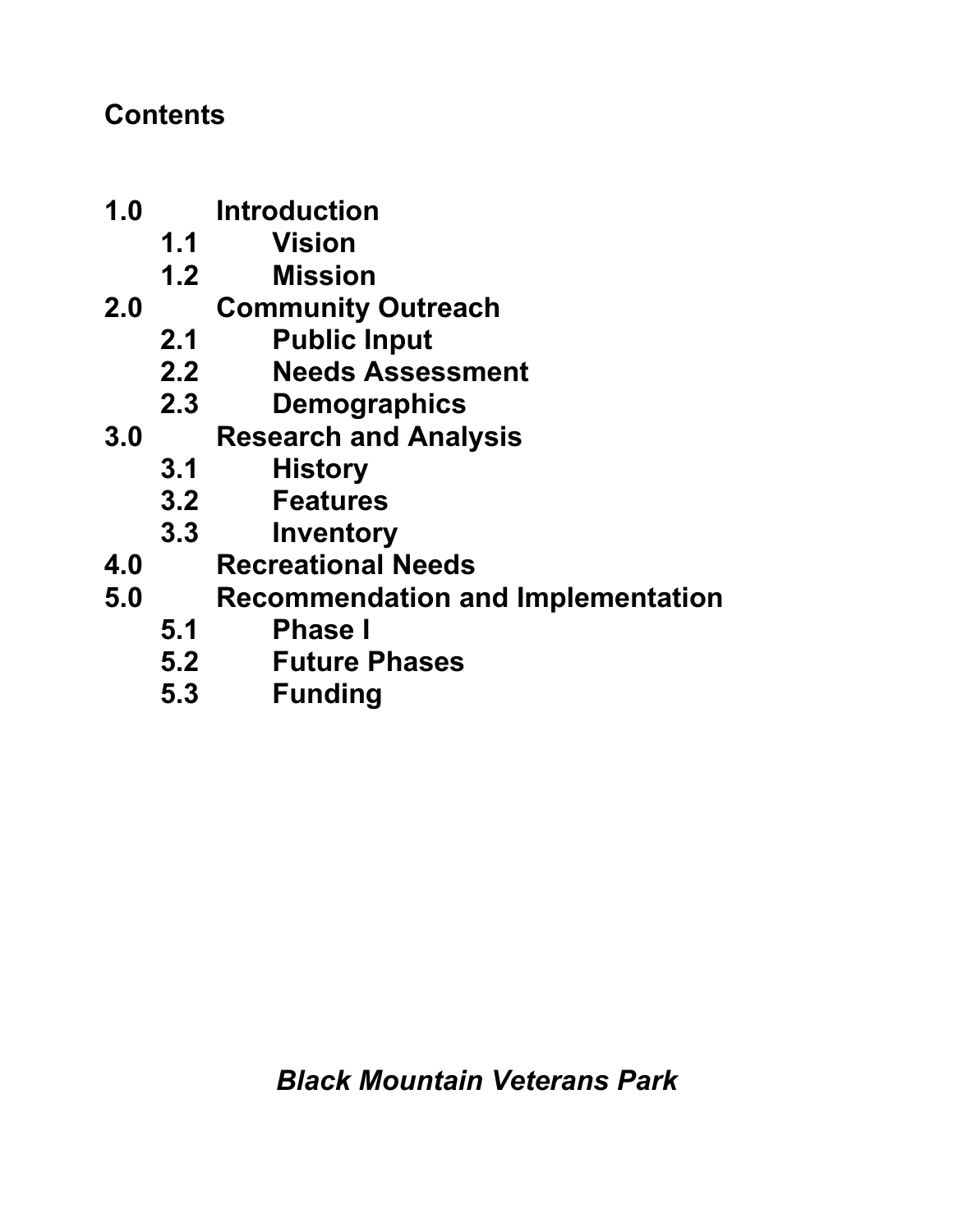# *1.0 Introduction*

Parks are defined as areas of land set aside for public use, often preserving the natural characteristics of that land, meant for recreation and enjoyment. Recreation is defined as the refreshment of one's mind and body through activity that amuses or stimulates (play, if you will). Though few parks are able to truly serve a wide cross-section of the local public and provide the setting and facilities necessary to rejuvenate their users. It takes a unique mix of elements to create such a rare and special place. If you ask anyone in Black Mountain, North Carolina, they will tell you, Black Mountain Veterans Park is one such special place.

Black Mountain Veterans Park provides its users a place to play, walk, fish, gather, exercise and relax within a 27.2-acre parcel situated on the southwest side of the Town of Black Mountain. The development of such a park didn't happen overnight. The Park was created in 1991, was flooded and rebuilt in 1996. However, time is catching up with Black Mountain Veterans Park. Facilities that have been maintained for many years are beginning to show their age. Major renovations have been difficult to fund. The maintenance and upkeep that has sustained the park for so many years is beginning to affect the level of service that Black Mountain Veterans Park can provide the Town of Black Mountain.

The Town of Black Mountain is committed to preserving, restoring and enhancing Black Mountain Veterans Park for many years to come. The Black Mountain Veterans Park Master Plan establishes a thorough vision of improvement and development for the next 10 years.

## *Black Mountain Recreation and Parks:*

## *1.1 Vision Statement*

Building a strong and healthy community for all through programs and places.

## *1.2 Mission Statement*

The Black Mountain Recreation & Parks Department, in partnership with our citizens and with respect to our environment, will provide community based recreation programs, wellness opportunities, facilities, and services to enrich the quality of life in Black Mountain.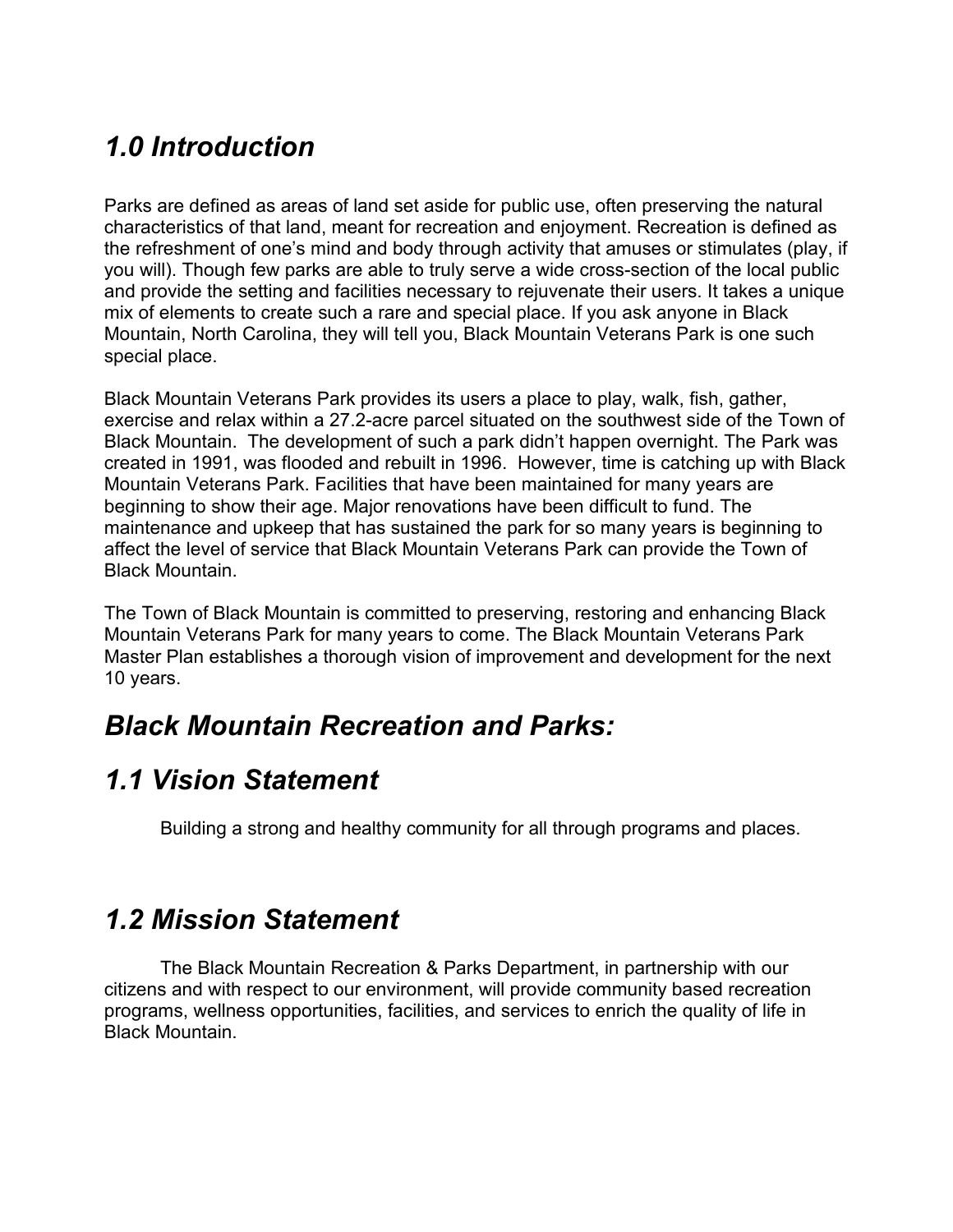## *2.0 Community Outreach*

2.1 Public Input - Public input meetings for Black Mountain Veterans Park were held on March 14, 2016 11:00am at the Lakeview Center; March 19, 2016 at 11:30 am @ Veterans Park; March 24, 2016 6:30 pm at the Carver Community Center; March 28, 2016 5:00 pm at Town Hall. The goal of these meetings was to get input from local residents on what they would like to see done regarding improvements to the park. Because of the size of the park and the numerous user groups that use the park we felt that having several meetings over a series of weeks was the best way to get a broader cross section of users for input. We sent notices to Facebook followers, predetermined user groups, posting flyers and notification in the Black Mountain News. Some of the ideas that had come forward for consideration were: a playground, a picnic area, an outdoor kitchen, land acquisition, and other ideas brought forward by the community.

We received 99 responses through the public meeting. In the meeting we asked each respondent to rank the proposed ideas 1-4 with 1 being the project that they would most like to see. The rankings are in the table below.

|                                 |    |    |                |    | 1's   2's   3's   4's   Points |
|---------------------------------|----|----|----------------|----|--------------------------------|
| Playground                      | 51 | 18 | 19             | 11 | 307                            |
| <b>Ballfield Pavilion</b>       | 11 | 35 | 27             | 21 | 224                            |
| <b>Outdoor Kitchen</b>          | 20 | 20 | 24             | 25 | 213                            |
| <b>Land Acquisition</b>         | 17 | 19 | 17             | 26 | 185                            |
|                                 |    |    |                |    |                                |
| <b>Year Round Bathrooms</b>     | 25 | 14 | 18             | 14 | 192                            |
| <b>Stream Restoration</b>       | 23 | 16 | 15             | 9  | 179                            |
| <b>Trail Improvements</b>       | 16 | 13 | 17             | 17 | 154                            |
| <b>Shade for the Ballfields</b> | 13 | 10 | 7              | 8  | 104                            |
| <b>Fishing Pier</b>             | 6  | 16 | 8              | 10 | 98                             |
| <b>Educational Wetlands</b>     | 7  | 10 | 8              | 9  | 83                             |
| <b>Outdoor Exercise Area</b>    | 5  | 6  | 9              | 11 | 67                             |
| <b>Basketball Court</b>         | 7  | 5  | 6              | 7  | 62                             |
| <b>Disc Golf Improvements</b>   | 1  | 4  | 2              | 10 | 30                             |
| <b>Bike Station</b>             | 1  | 5  | 4              | 2  | 29                             |
| Dog Park                        | 1  | 2  | 4              | 5  | 23                             |
| Pickleball                      | 0  | 0  | $\overline{2}$ | 2  | 6                              |

Each item that received a first place vote was translated to four (4) points, second place received three (3) points, third place received two (2) points, and fourth place received one (1) point.

The top four selections were on a boards separate from the other board with the remaining items. These selections were given a board because they had been identified in previous forums as priority improvements.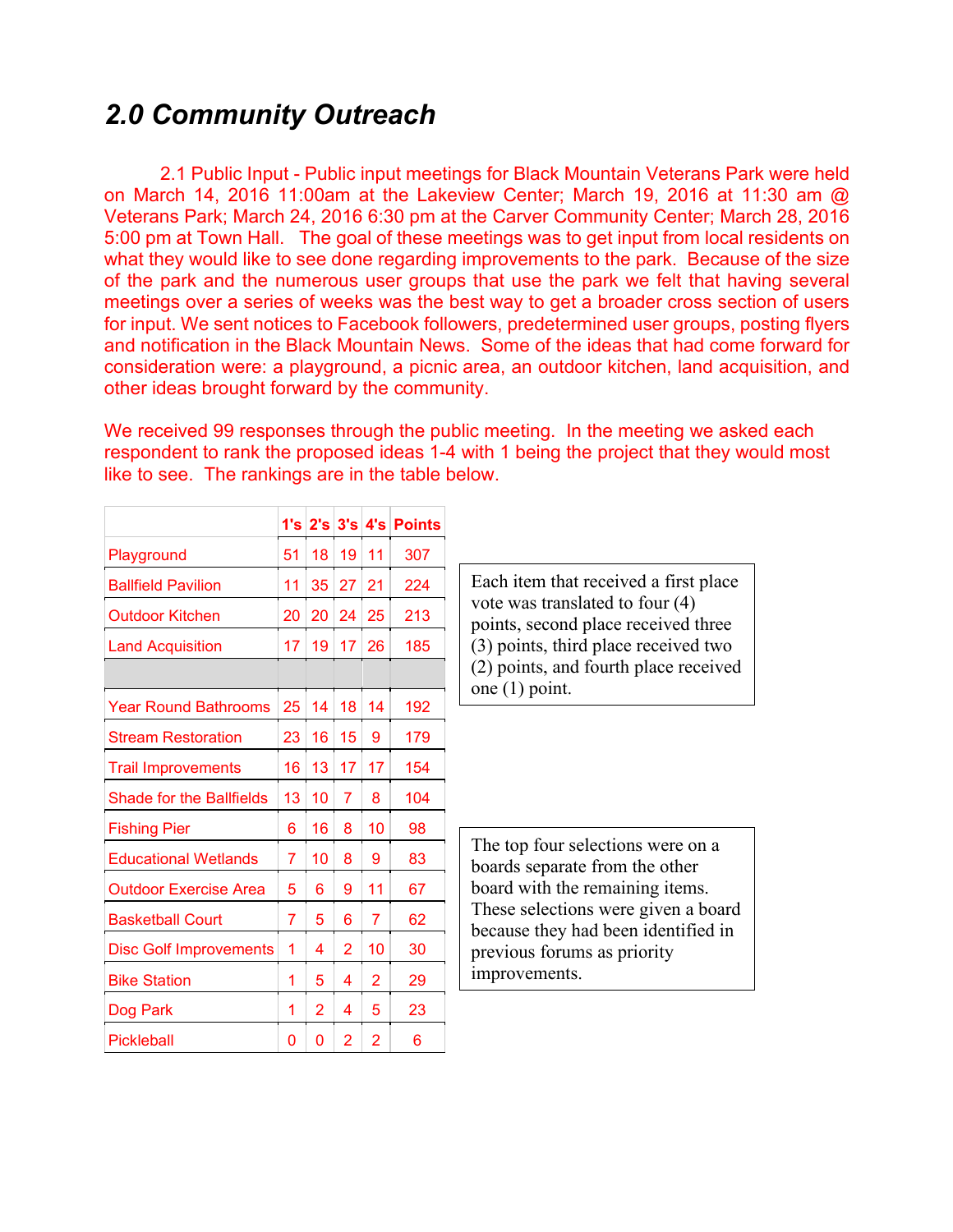We also gave each respondent the opportunity to further elaborate on their ranking by giving comments in both the online survey and the public meeting. Some of the comments that were worth noting from the responses are as follows:

| <b>Other Ideas</b>                  |                                  |                    |
|-------------------------------------|----------------------------------|--------------------|
| <b>Better Lighting in Underpass</b> | <b>Ballfield sprinklers</b>      | more indoor soccer |
| <b>Pave Parking Lot</b>             | bigger skate park                |                    |
| Signs for visually impaired         | golf area                        |                    |
| <b>Plaque for veterans</b>          | alcohol permits in public places |                    |
| Better signage from us 70           | soccer fields                    |                    |

The original public meeting to gather input for the Black Mountain Veterans Park (Black Mountain Recreation Park at the time) was held on December  $4<sup>th</sup>$  2014. From this meeting and from previous discussions with the Recreation Commission it was determined that land acquisition, playground, pavilion, and outdoor kitchen were the priorities. With year round restrooms and ADA improvements to be done if funding allowed.

In summary, the turnout for these events and the amount of feedback was more than we had anticipated. I believe that the high number input shows the value that people place on the park and its future. Several of these items that scored high could be cost prohibitive and may take longer to achieve than some items that possibly scored lower but have other sources of funding.

### **2.2 Black Mountain Needs Assessment**

The Black Mountain Needs Assessment state two purposes for the study:

- To assess awareness regarding healthy living through recreation
- To gauge the attitudes, needs, interests and behavior of the people of Black Mountain with respect to leisure, health and recreation

During the spring of 2015 the data collection process took place, which was conducted by US Mail, the response rate was just over 10% elicited from the mailing of 3,000 questionnaires to a random sample of addresses in Black Mountain. The data was analyzed using standard statistical software to develop the recommendations presented here. Furthermore, it should be noted that the data presented in this report are based only on the responses obtained in the community-wide study and the descriptive and narrative information collected in the focus group meetings. There are no presumptions about the actual performance of the BMRP; only the perceptions of the community are reported. It is quite possible that many of the perceptions do not match the actual activities of the BMRP. However, the purpose of this report is to present the perception, accurate or inaccurate, to demonstrate how the community feels about the BMRP.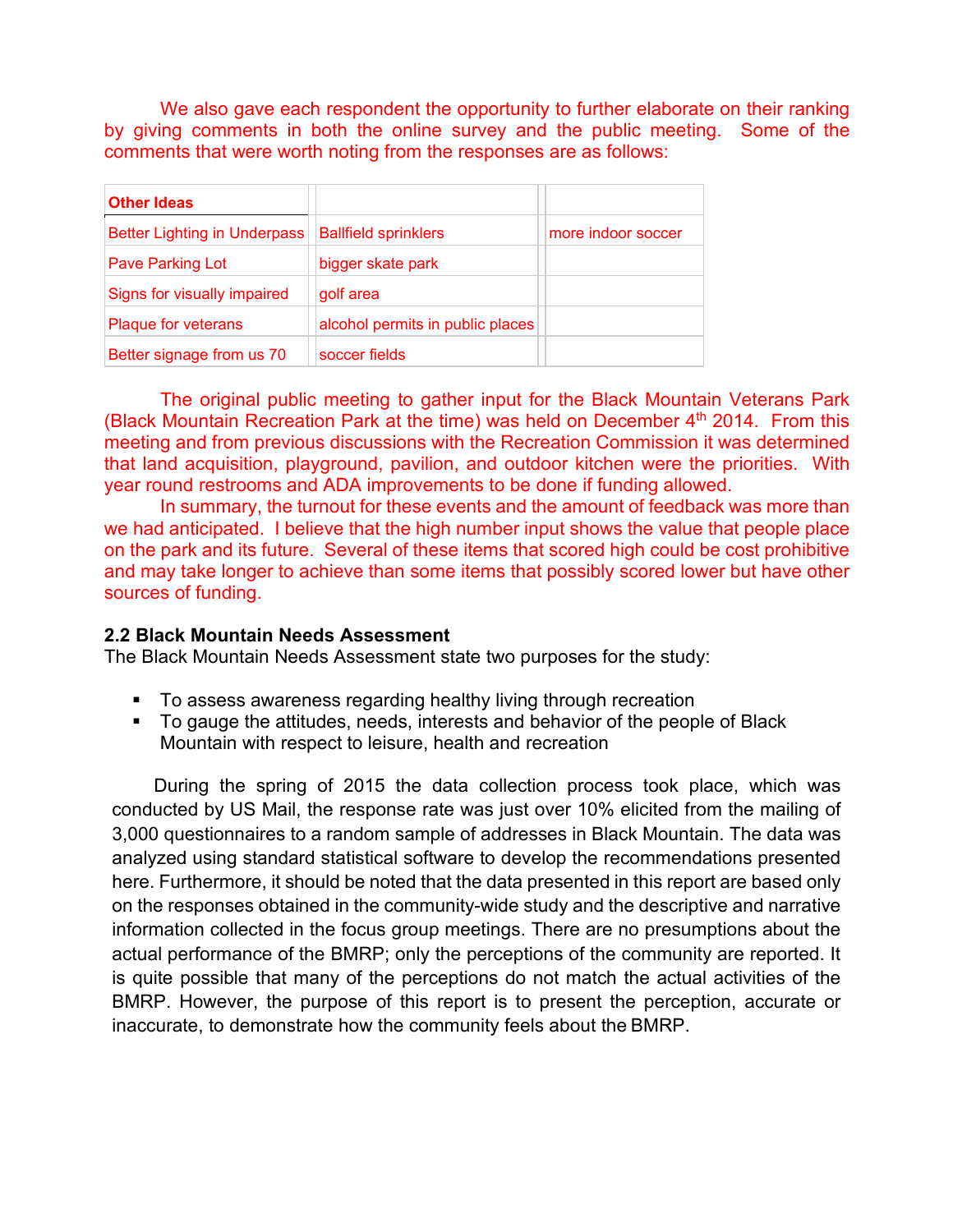## **2.3 RESULTS OF THE STUDY: DEMOGRAPHICS**

#### *Description of the Population*

A set of questions was designed to elicit demographic information such as age, marital status, gender, etc. These questions can provide information about a community's makeup and therefore its possible recreation needs. It is useful to note that the percentages reported and tabulated sometimes add up to 101% or 99% due to the effects of rounding off decimals.

#### Gender

The sample was made up of 32% male and 68% female respondents. While this is different from the Census information, at this point, the data will be accepted with a certain amount of bias towards female respondents.

### Age

The questionnaire provided different age categories and the age category percentages of the respondents are reported below. This places the median age in the 55-64 age groups which is higher than the Census median age reported as 48 years.

| Age<br>Category | Percent |
|-----------------|---------|
| 18-24           | 0%      |
| 25-34           | 3%      |
| 35-44           | 11%     |
| 45-54           | 16%     |
| 55-64           | 30%     |
| 65-69           | 11%     |
| 70-74           | 12%     |
| Over 75         | 14%     |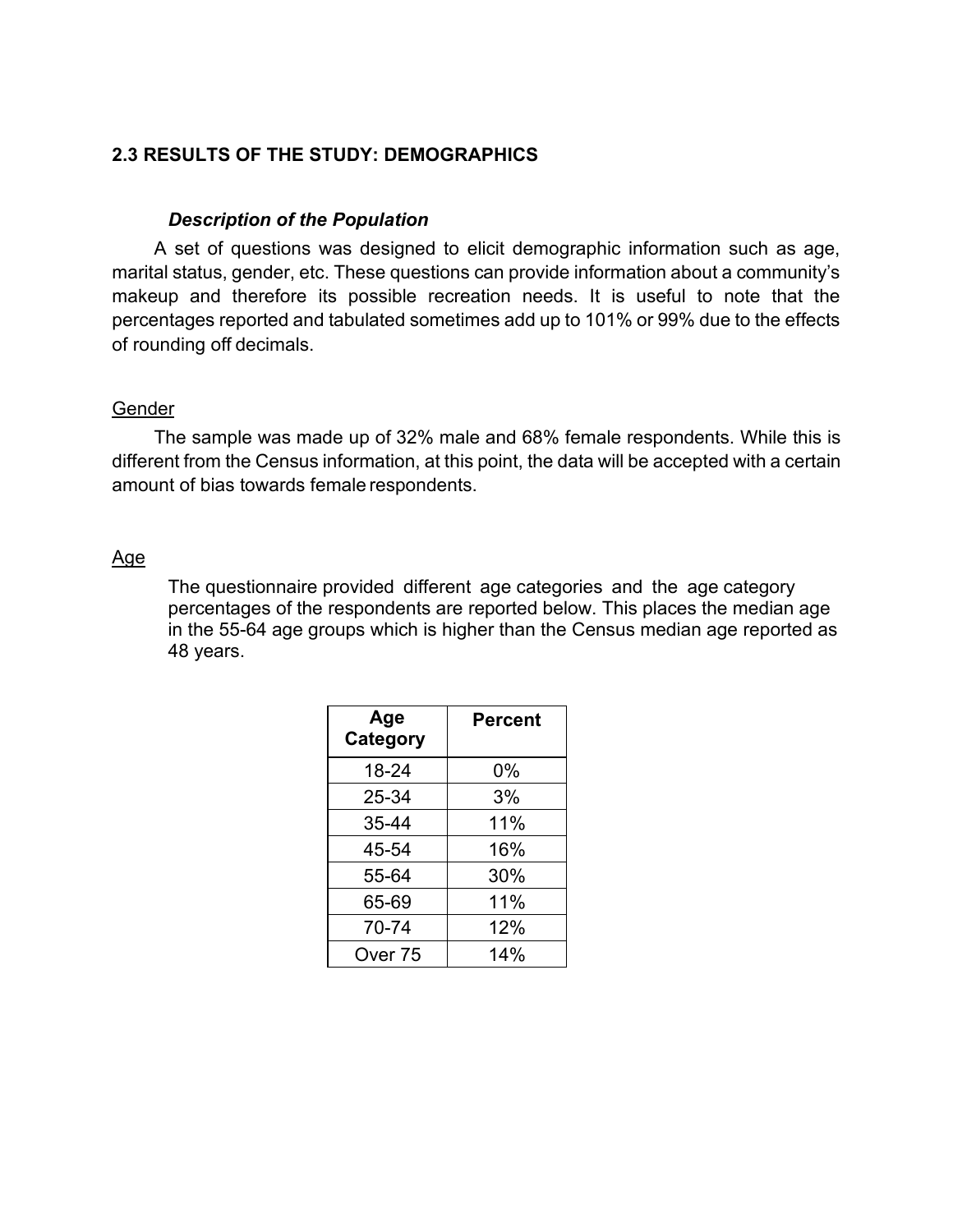### Income

The household income distribution varied from under \$50,000 to over \$150,000 per year, with the median income being in the \$50,000 to \$75,000 range which is higher than the median income of \$37,000 described in the 2012 Census. The specific income categories reported by the respondents were as follows:

| <b>Income</b><br>Category | <b>Percent</b> |
|---------------------------|----------------|
| Under \$50,000            | 40%            |
| \$50-75,000               | 17%            |
| \$75-100,000              | 13%            |
| \$100-125,000             | 5%             |
| \$125-150,000             | 3%             |
| Over \$150,000            |                |

### Household composition

The respondents indicated that 57% were married. Nearly 97% of the respondents claimed to be white, with the rest being African-Americans and Hispanics. Nearly 90% of the respondents claimed to have a high-school diploma or a higher educational degree. The people who responded to the questionnaire approximate the population of Black Mountain with some overand under- representations. Additionally, the majority of the respondents claimed to pay property taxes in Black Mountain and the average length of residence in Black Mountain was 21 years. These limitations can be corrected by applying appropriate statistical weights to the data, however, this report is based on the analysis of the un-weighted data.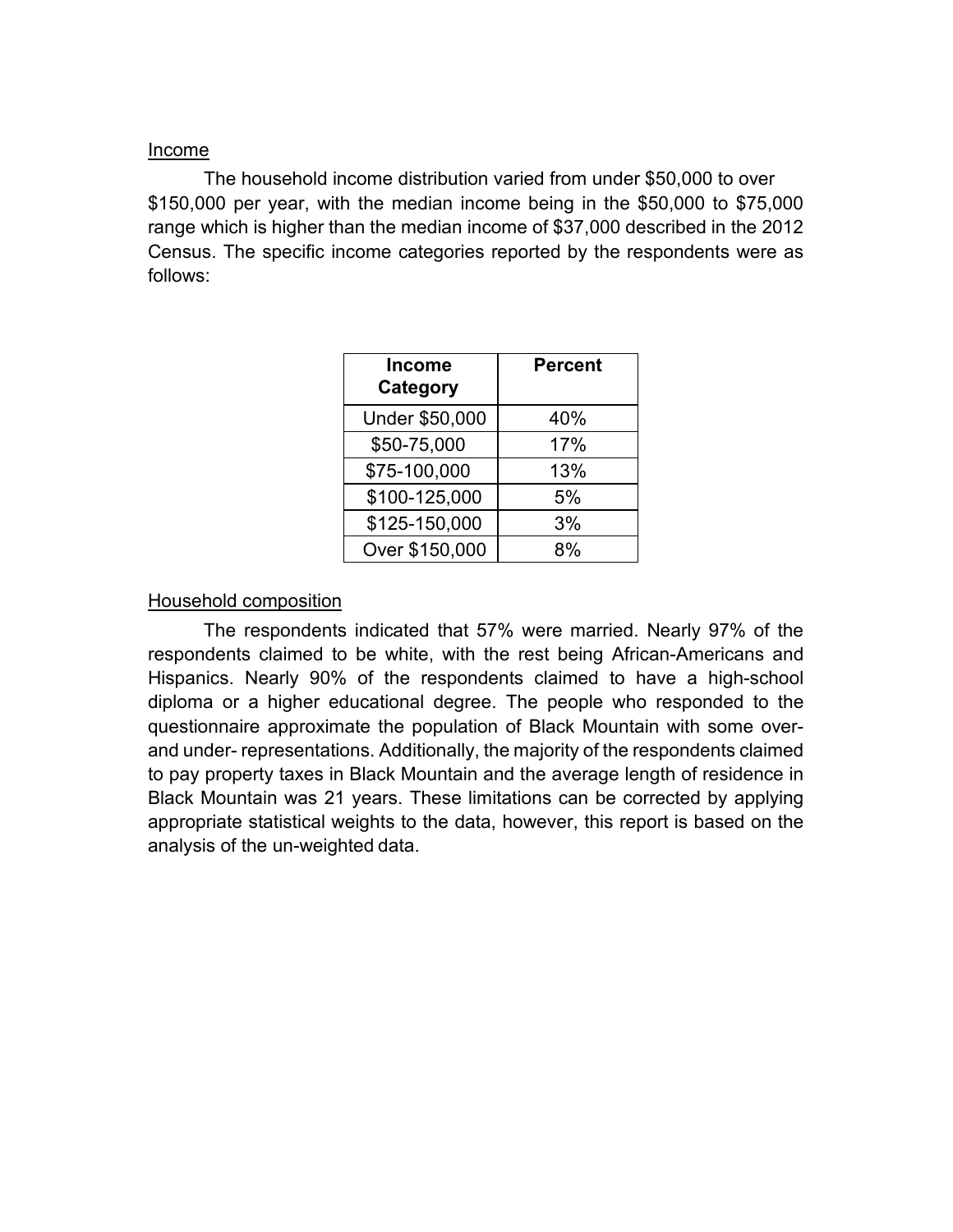## **Areas of Importance From Needs Assessment**

| <b>NEED</b>                      | Yes | No              | Will use |
|----------------------------------|-----|-----------------|----------|
| <b>Sidewalks</b>                 | 90  | 10              | 93       |
| <b>Walking trails</b>            | 87  | 13              | 94       |
| Year-round restroom facilities   | 87  | 13              | 90       |
| Special events                   | 85  | 15              | 86       |
| Neighborhood parks               | 83  | 18              | 83       |
| Connected greenways              | 80  | 20              | 84       |
| <b>Picnic pavilions</b>          | 80  | $\overline{20}$ | 75       |
| Parking                          | 79  | 21              | 85       |
| Greenways                        | 77  | 23              | 82       |
| Upgrading of existing facilities | 76  | 24              | 64       |
| Designated bike lanes            | 74  | 26              | 65       |
| Community garden                 | 73  | 27              | 43       |
| Swim time for adults             | 71  | 29              | 56       |
| <b>Bicycle trails</b>            | 70  | 30              | 66       |
| <b>Disabled access</b>           | 68  | 32              | 37       |
| <b>Bicycle lanes</b>             | 68  | 32              | 69       |
| <b>Accessible facilities</b>     | 67  | 33              | 54       |
| Deal with water runoff           | 66  | 34              | 65       |
| Water exercise classes           | 65  | 35              | 58       |
| Dog park                         | 58  | 42              | 46       |
| <b>Fishing facilities</b>        | 56  | 44              | 41       |
| Restrooms at tennis complex      | 53  | 47              | 40       |
| Greenhouse                       | 53  | 47              | 48       |
| <b>Bike borrowing programs</b>   | 51  | 49              | 39       |
| Outdoor basketball courts        | 51  | 49              | 34       |
| Aerobics                         | 48  | 52              | 34       |
| Community kitchen                | 48  | 52              | 29       |
| Summer camp                      | 45  | 55              | 22       |
| Campgrounds                      | 44  | 56              | 39       |
| Rental spaces                    | 39  | 61              | 23       |
| Tennis courts                    | 37  | 63              | 22       |
| Indoor basketball courts         | 36  | 64              | 15       |
| Tennis facilities                | 33  | 67              | 24       |
| Tennis clinics support           | 30  | 70              | 9        |
| <b>Baseball fields</b>           | 29  | 71              | 13       |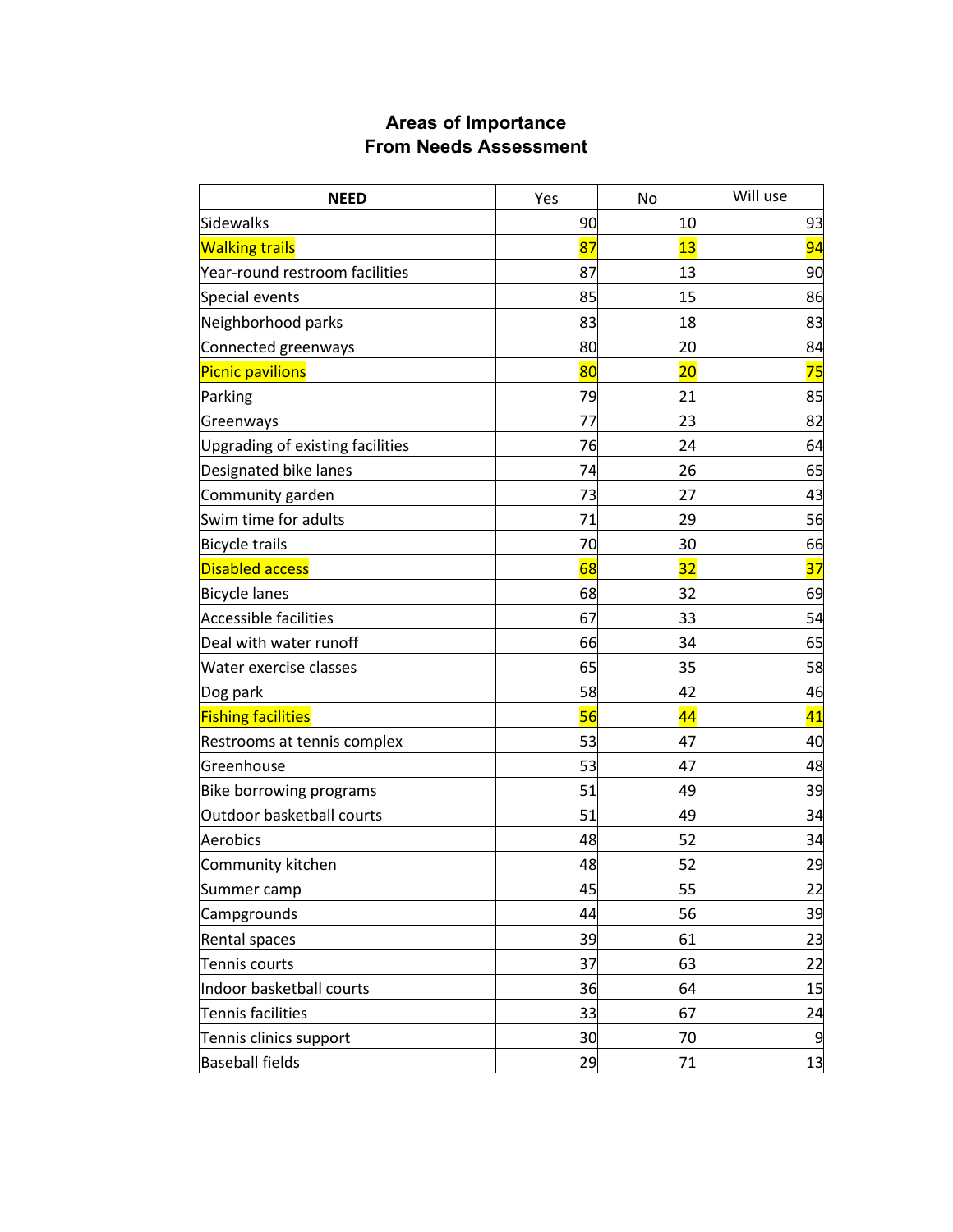# *3.0 Research and Analysis*

The first step in improving a park is to determine what issues exist. Proper site analysis is crucial in determining each issue that exists on a project site. The following sections describe the current setting of Black Mountain Veterans Park.

## **3.1 Black Mountain Veterans Park History**

- July 1991 the Town purchased 17 acres
- 1992 ball field construction, soccer field and concession stand.
- June 1993 Fencing installed
- November 1993 park is named Black Mountain Recreation Park
- Summer 1994- Winter 1995 flooding damage at park was repaired March 1995 fields, trials, and concession stand area
- Lighting for fields added, completed February 1997
- 1997 field house was completed
- River Trail was added in 1998
- The Oaks trail that connects the park to Vance Avenue was completed in 1999
- The Bridge at the Oaks trail was also added in 1999
- First 9 holes of disc golf added in 2000
- The Clevenger Sock Mill Property (10 acres) was purchased in 2003
- Underpass to connect the north and south sides of the park were completed in 2006
- Back 9 of disc golf added 2008
- The Garden loop trail was added in March 2011
- The park was renamed from Black Mountain Recreation Park to Black Mountain Veterans Park in March 2016.

## **3.2 Site Features**

Black Mountain Veterans Park is located in a wide, flat valley that borders the Swannanoa River. Approximately 1/3 of the park lies within the FEMA 100-year Floodplain. A protective berm was constructed within the park to protect from repetitive flooding while maintaining the integrity of the river and the surrounding properties. The only major utility of note found in the park is a supply power line for Duke Progress Power Company. There is only one small area on the northwest corner of the park that contains wetlands.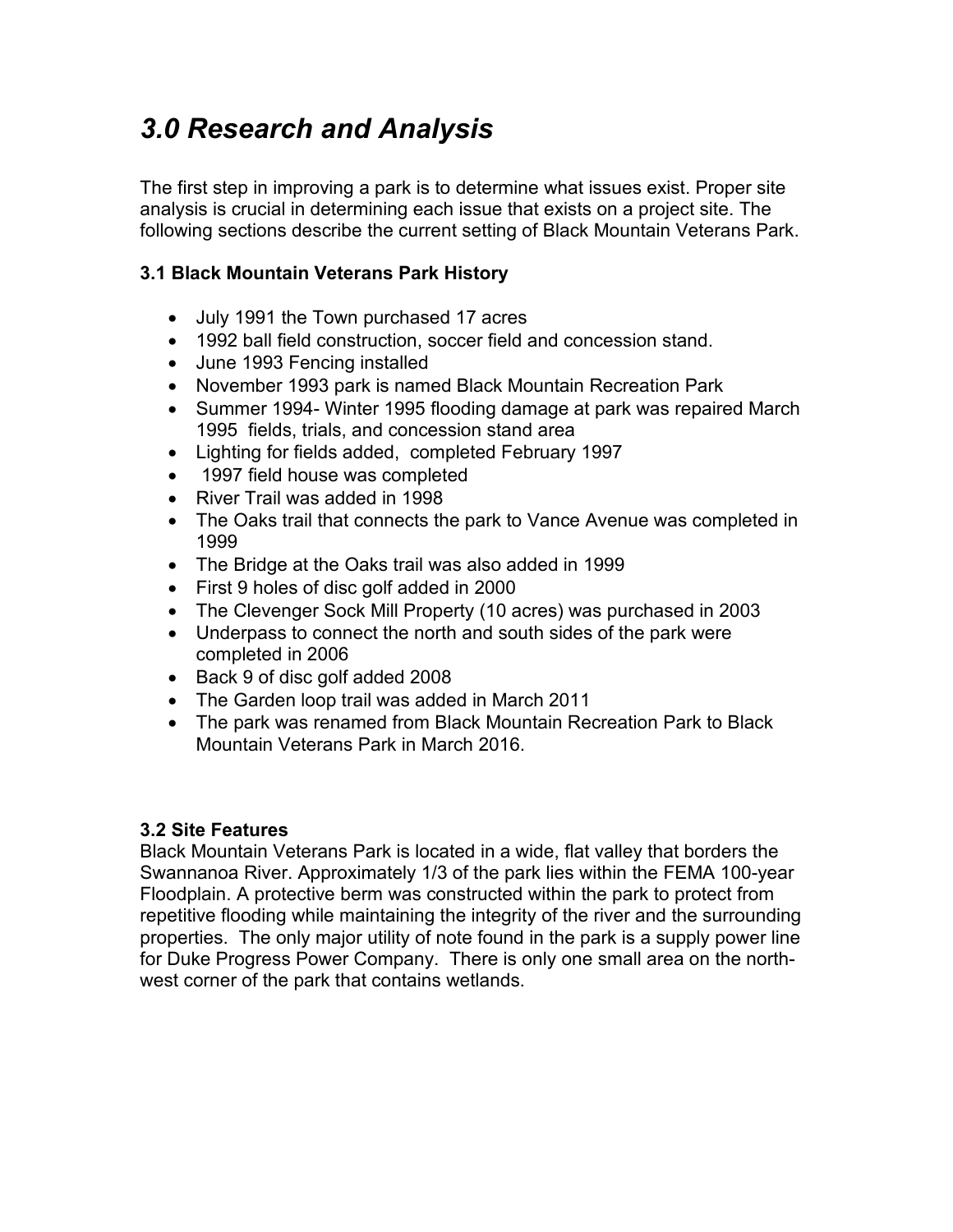## **3.3 Facility Inventory**

Black Mountain Veterans Park is located within an industrial area of Black Mountain, North Carolina. Existing park facilities include:

- **Four Baseball/Softball Fields**
- Concession Stand
- Score booth
- **Nulti-Sport Fields**
- Walking/Jogging Path (1.6 miles)
- **18 Hole Disc Golf Course**
- Picnic Areas
- **Dr. John Wilson Community Garden**
- 1 Covered Picnic Table
- **Grey Eagle Arena Indoor Soccer Facility**
- 1 Fishing Platform
- **Outdoor Restroom Building**
- **Maintenance Building**

### **Program Inventory**

- $\blacksquare$  Fishing
- Walking
- **Cross Country Running**
- **Track Trail**
- Geo Caching
- **Youth Indoor Soccer**
- **Community Gardening**
- **Owen District Youth Football**
- **Owen Babe Ruth and Softball**
- **Disc Golf Tournaments hosted by WNC Disc Golf Assoc.**
- **Adult Softball League**
- **Facility Rentals**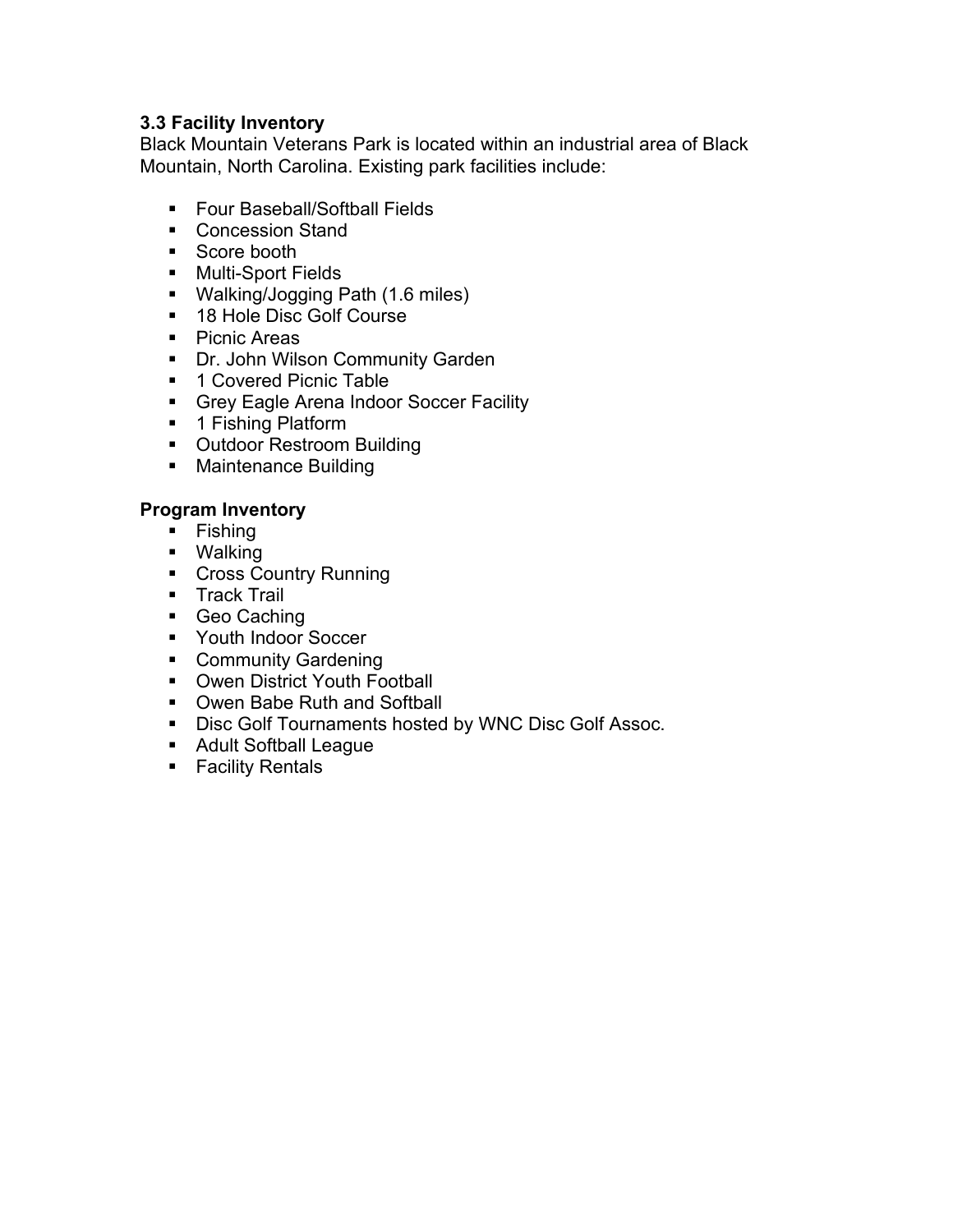### **3.4 Site Description & Observations**

Black Mountain Veterans Park Drive Parking Area

 Most visitors to Black Mountain Veterans Park see the Veterans Park Drive Parking Area before they experience any other feature of the park. This parking area is the larger of the two parking areas at the park (approx. 200 spaces). There is no clear main entrance to this parking area. The existing parking area entrances are difficult to navigate for first time visitors when the park is busy.

Grey Eagle and Community Garden Parking Area

• This building was constructed circa 1963 and currently has 10,000 square feet of heated space. The building was used as a sock factory until the early 2000's. The building was used for storage for several years and finally remodeled into an indoor soccer facility in 2005 and opened in March 2006. The arena has parking for approximately 40 cars in the front of the building and shares parking in the back with the community garden for another 40 spots.

## **3.5 Opportunities & Constraints**

Black Mountain Recreation Park is highly used and visited by a variety of Black Mountain's residents, which is testament to the park's service to the community. Existing vegetation, primarily hardwoods, creates a green belt around Black Mountain Recreation Park. The Ballfield complex holds functions March-November.

A park that serves such a large number of residents and visitors is bound to have a number of issues and constraints. Drainage issues throughout the park contribute to the granite screenings on the River Trail washing away and into the river. Stream banks continue to change and erode in sections. Relationships between the two main parking lots and the uses that surround them are not compatible. The past absence of a park master plan is evident as well. Recent additions to the park facilities have been placed in the closest open area, without regard to future uses. Furnishings within the park, which are used daily, have been added haphazardly and without forethought. The site inventory counted 3 different styles of benches within the park.

Though Black Mountain Veterans Park is a thriving space, it is not without its flaws and imperfections. It is key to plan for the future of the park, so that it may serve future citizens and visitors as it serves those today.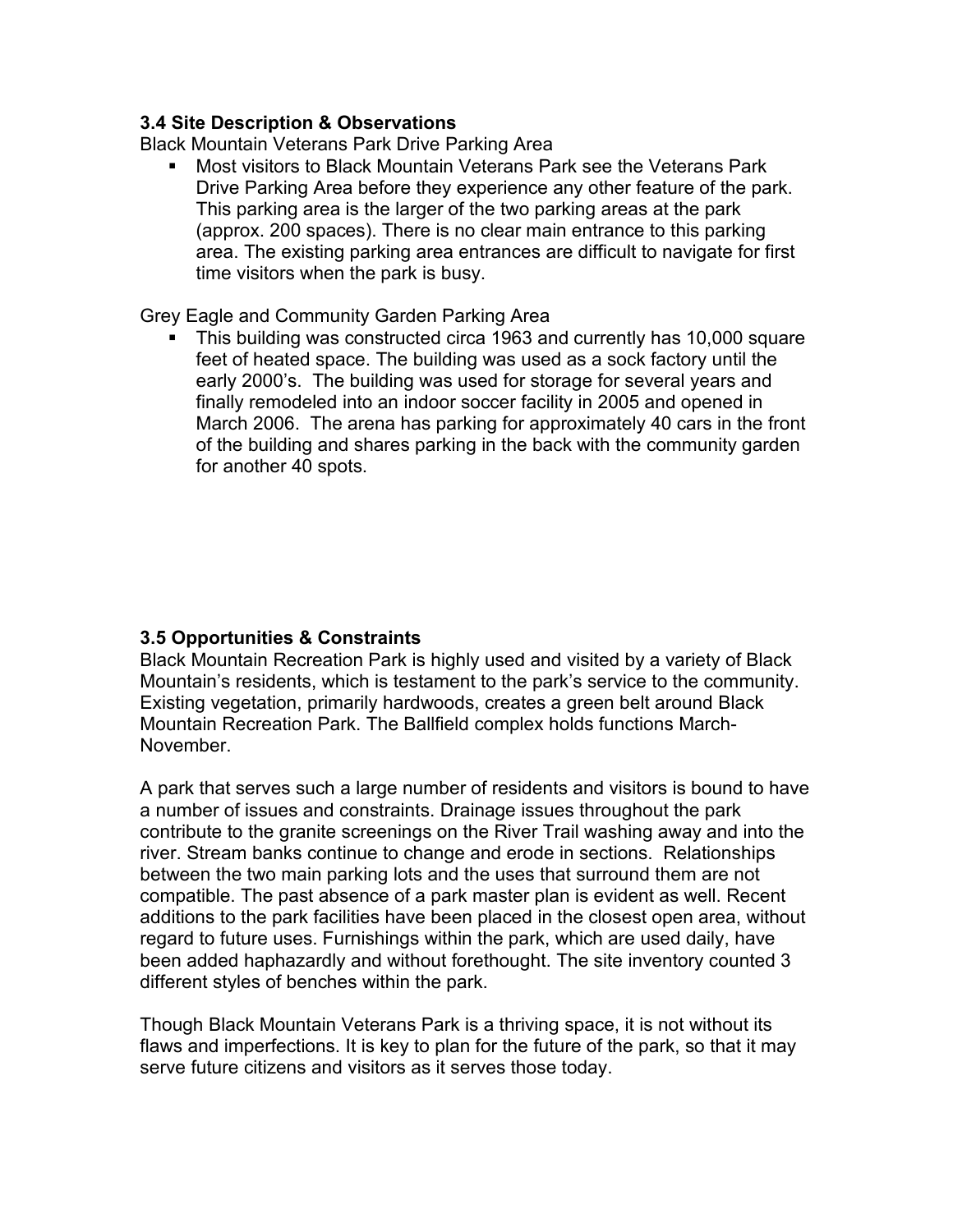# *4.0 Recreational Needs*

The stated goal of the Black mountain Recreation & Parks Department 2025 Master Plan is to provide the Town of Black Mountain with an accurate, usable plan to guide its action for improvements and development of parks facilities and programs for the future. The following excerpts from the study pertain directly to Black Mountain Veterans Park and the role it plays within the overall park system. A complete report is available upon request from the Black Mountain Recreation and Parks Department.

## **Black Mountain Recreation and Parks Department 2025 Master Plan**

- **Evaluation of Facility Needs-Overall** 
	- o Picnic Shelters
	- o Picnic Sites
	- o Jogging/Fitness Trail
	- o Playgrounds
- Park Proposals & Recommendations
	- **Black Mountain Recreation Park** 
		- o Needs Year Round Restrooms
		- o ADA Improvements
		- o Additional Parking
		- o Playground
		- o Improved Drainage
		- o Picnic Pavilion
		- o Outdoor Kitchen
	- Playgrounds
		- o Each park, both current and future, should have a playground

## Priorities for Development

- 1. ADA Improvements
- 2. Playground
- 3. Picnic Pavilion
- 4. Year Round Restrooms
- 5. Land Acquisition
- 6. Stream Restoration
- 7. Trail Improvements
- 8. Shade
- 9. Fishing Pier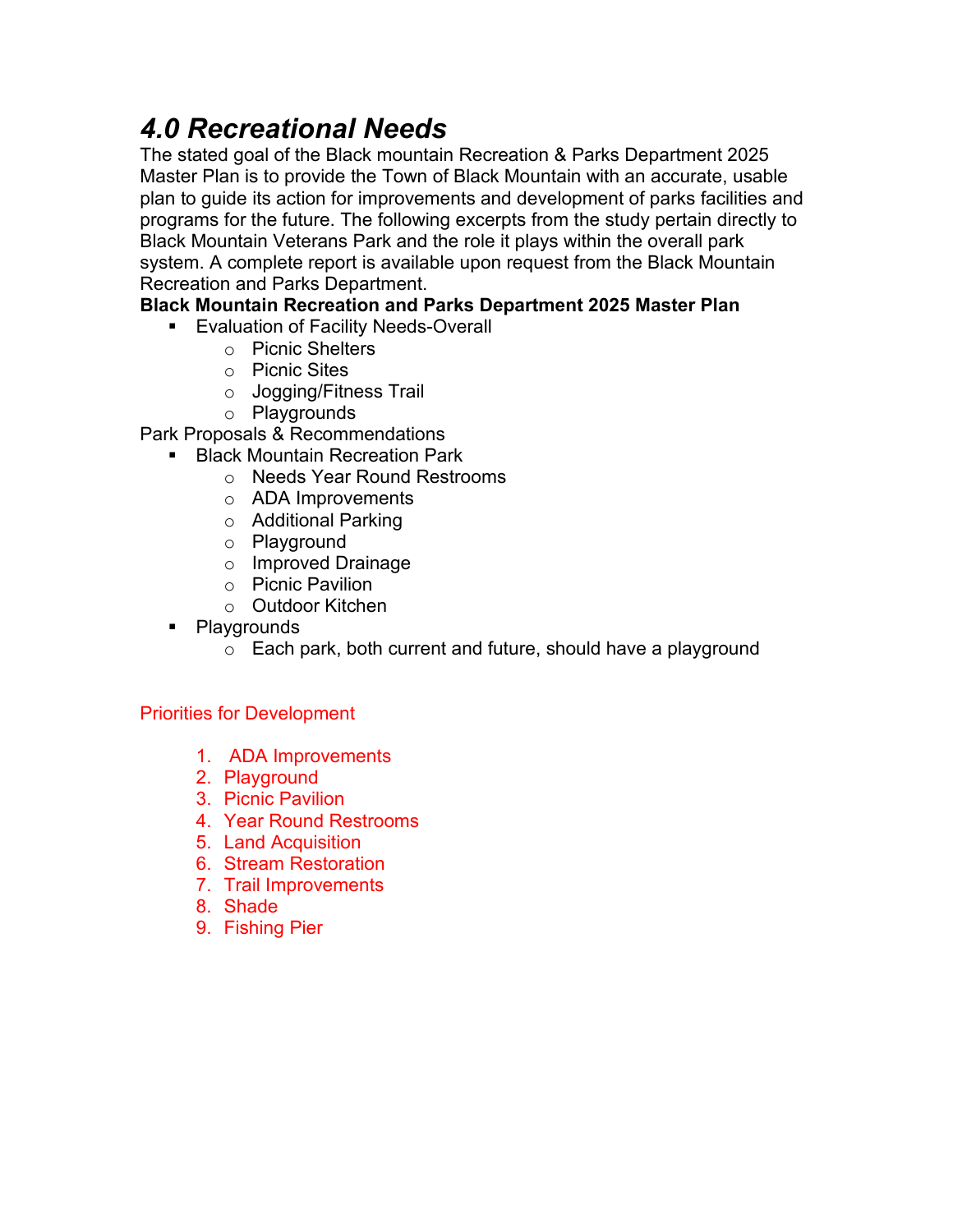# *5.0 Master Plan Recommendations*

The following recommendations represent a culmination of an extensive information gathering, public participation and professional assessment process. This process involved hours of on-site investigation, the assessment of site features, the analysis of those features, input from the public in various forums, the recommendations of previous studies and conversations with town staff and the Board of Aldermen. The process leaves the project team with a clear understanding of the needs within Black Mountain Veterans Park.

Recommendations for improvements within Black Mountain Veterans Park are broken into two categories:

- **Immediate Needs** 
	- o These recommendations include those mentioned time after time through the public input process, as well as those which are referred to in previous studies. These recommendations will have a definite impact on the recreational opportunities available to the citizens of Black Mountain.
- **Future Needs** 
	- o These recommendations represent more broad improvements to Black Mountain Veterans Park aimed at enhancing the existing uses within the park while maximizing the arrangement of those uses.

## **5.1 Black Mountain Veterans Park Phase I:**

Outdoor Kitchen

 The outdoor kitchen/pavilion will be a partly covered slab for gatherings and an outdoor uncovered area that will be used for cooking and demonstrations. The outdoor kitchen would be a space that could be used as an outdoor classroom for environmental education, food preservation classes, garden gatherings or home to one of the many other classes that are currently held in relation to the garden.

**Playground** 

A new playground would be constructed in the current cul-de-sac and parking area adjacent to the ballfield pavilion. This playground would be constructed to meet all playground safety standards and approved by the playground committee.

Ballfield Pavilion

 The ballfield pavilion will also be constructed in the current cul-de-sac and parking area. This facility will be available for rental by groups of up to 25 to 30 people.

**Trail** 

 Rehabilitation of the old trail in the northwest corner of the park will be done and creating a permanent trail loop around the park will be completed. This will make the trail ADA compliant.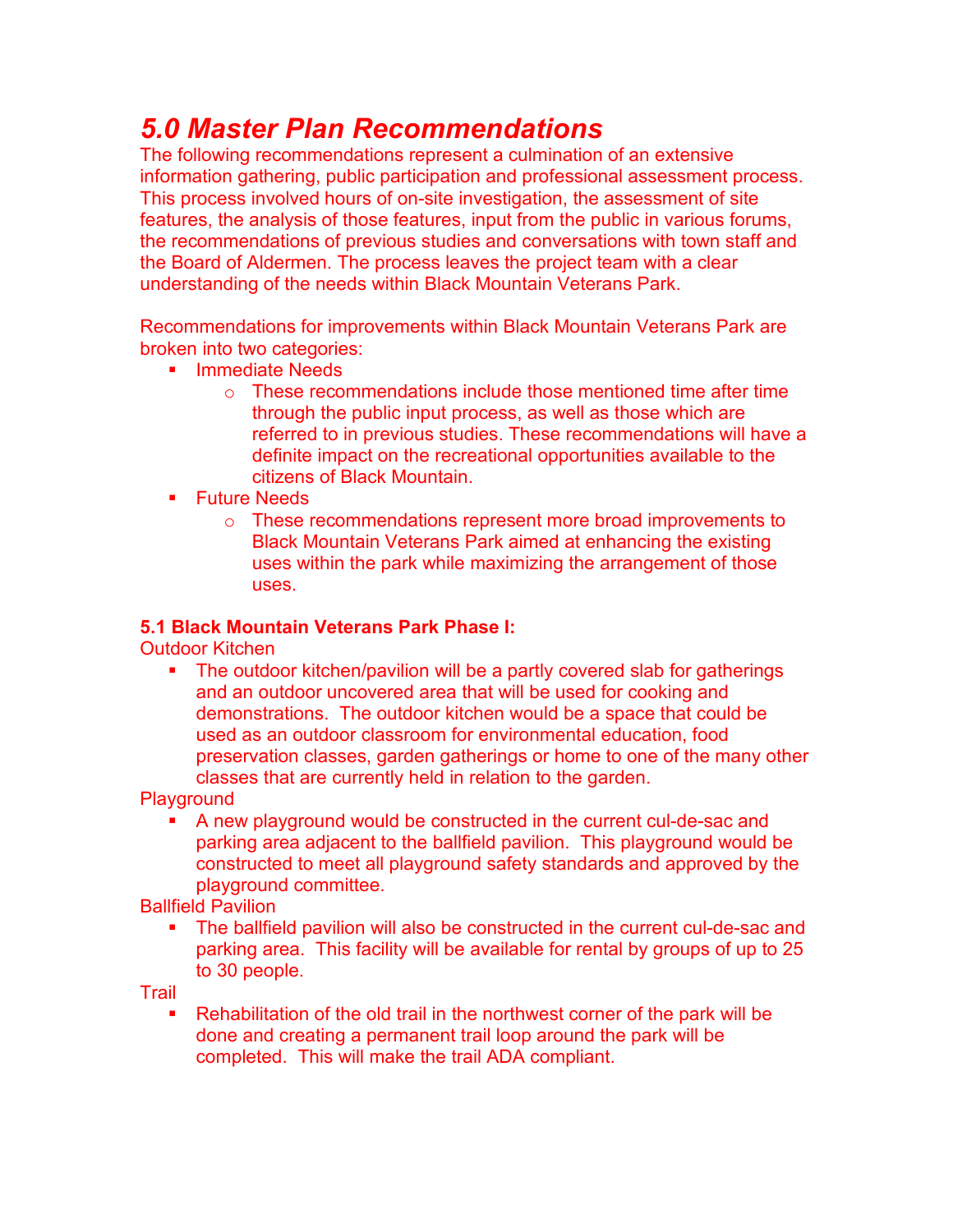### Landscape Beautification

 Volunteers are willing to work with the Black Mountain Recreation and Parks Department to enhance the beauty of Black Mountain Veterans Park. These groups, along with other members of the community, will assist the department in small maintenance projects and park beautification projects throughout the year. These projects are aimed at using landscape materials to increase the park's natural beauty and soften the impact of elements both inside and around the park. 'Park Sweep' events can be held once or twice a year. These events will allow citizens and groups in Black Mountain to actively give back to a place that many of them use on a regular basis.

Streambank Restoration

 Streambank Restoration has been identified as a need from the community. Due to the increased number of high water events in the recent past there has been substantial degradation of several of the streambanks in the park. We will explore opportunities for grant funding for this project as well as partnering with other local organizations such as RiverLink.

### **5.2 Black Mountain Recreation Park Future Phases:**

**Parking** 

• Addition of parking opportunities. This could be done by purchasing adjacent properties and using these for additional parking. This new area will provide at least 80 new parking spaces.

Fishing Pier

 A new large fishing pier will be built on the garden side of Recreation Park. The exact location of this is yet to be determined.

Grey Eagle Arena

- Glass paneling similar to the glass paneling on the west end of the arena would be built along the north side of the arena where spectators generally watch from. This would allow spectators a better view of what is happening on the field.
- **Turf repair/replacement. The current turf was installed in 2006 and** probably will not need to be upgraded until 2026.

Dr. John Wilson Community Garden

**Simeler** Greenhouse. A greenhouse built somewhere near the current community garden would be a beneficial facility. This could be used to grow and sell starts which could help fund the garden in the future. Space could also be rented to gardeners.

Year Round Restrooms

 The current restrooms would be upgraded to year round restrooms in the future. Currently we only provide restrooms nine months of the year while the park is used year round.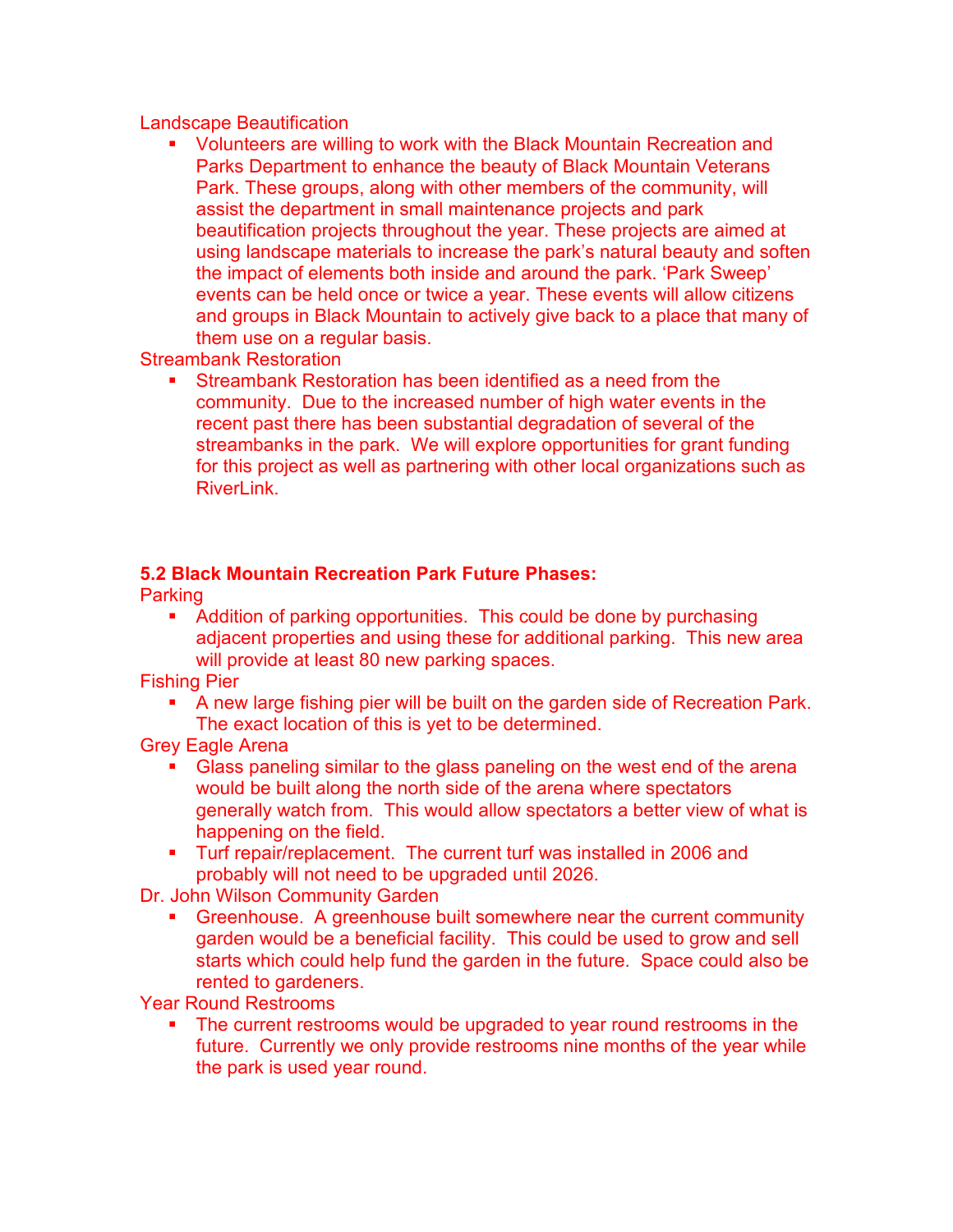### **Drainage**

 An upgrade to the park drainage will allow for better usage through the lack of less down time due to flooding and water damage.

Rebuilding of ballfields

 At some point in the future the actual ballfields will need to be redone. The fields suffer from wear and tear each year and slow degradation of underlying structure. This may require some down time for baseball and softball but it is an upgrade that is necessary

### **Fencing**

 The backstops and fencing will need to be replaced. The backstops and fencing also suffer from wear and tear each year and must be upgraded at some point in the future. We would also like to create a safer facility for the spectators which would include netting to prevent errant balls from entering the spectator area.

Concession Stand

 Upgrading the scoreboards and concession stand area will need to be done in the future. The scoreboards are old and should be replaced. The concession stand could use some modern day upgrades including countertops, hot water tank, appliances, etc.

### **Lighting**

 The lighting for the ballfields will need to be upgraded to a more modern system. Many of the new systems today provide lights that use less energy and are much more efficient and inexpensive to upkeep. A lighting system where the lights could be turned on and off remotely using the internet could save time and money used for staffing facility.

### Site Furnishings

 As existing site furnishings (benches, trash receptacles, grills, and picnic tables) deteriorate, new site furnishings will be added. The design of the new site furnishings will relate to one another and reflect the natural character of the park and the architectural elements of the structures in the park.

### Pedestrian Park Entrances

 Pedestrian entrances into Black Mountain Veterans Park will be treated as gateways into the park. Entrance features, such as low walls, fences, signs and/or bollards, will create a formal focused entrance for pedestrians and cyclists. These features will be designed to allow maintenance vehicles to access the park where necessary.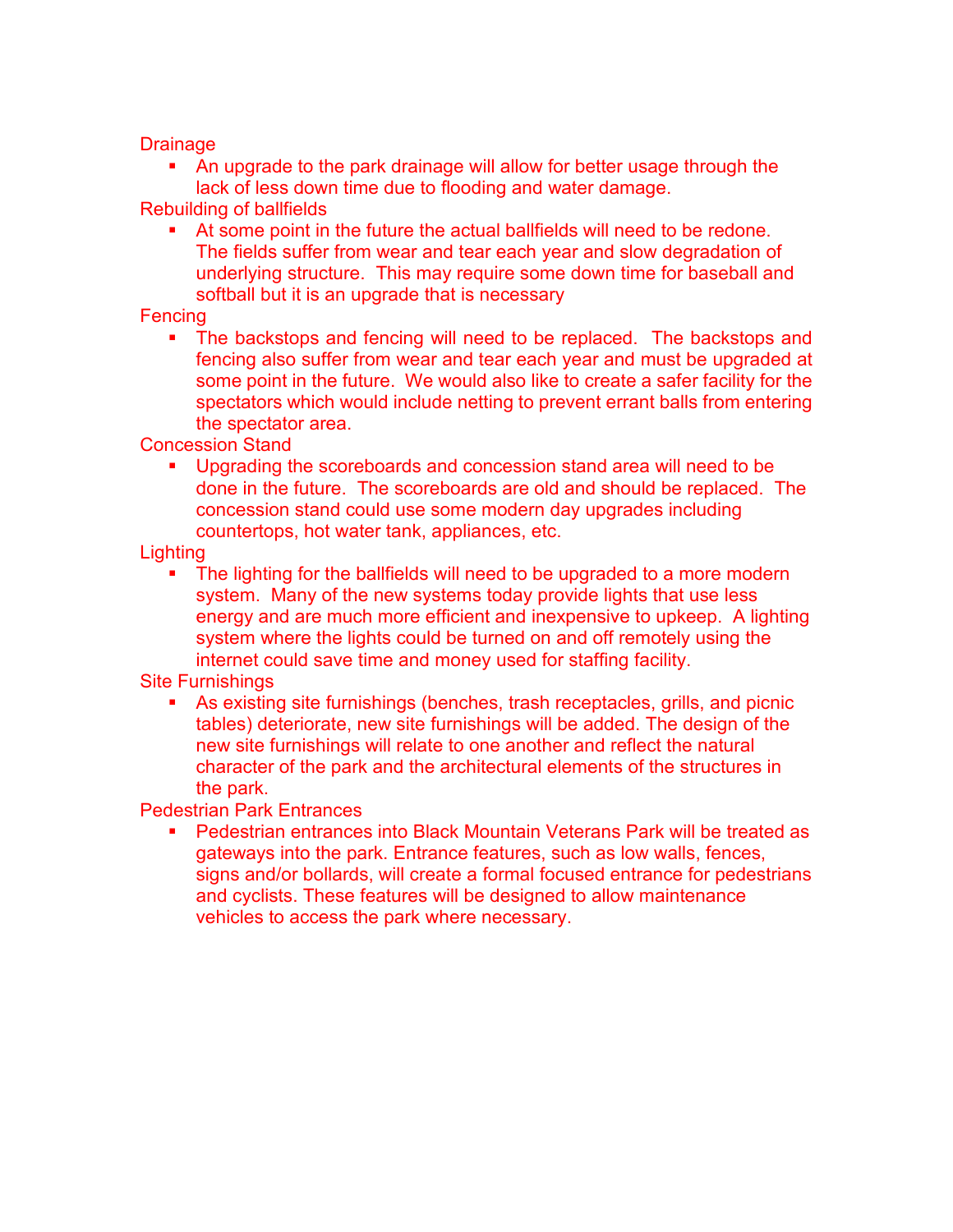## **5.3 Funding Opportunities**

### *Alternative Funding Sources*

In addition to general revenues and funding from the Town budget, the Town of Black Mountain should pursue a variety of funding sources for future planning and development at Black Mountain Veterans Park or other facilities. The funding sources listed below represent several funding opportunities that may be useful.

### **Bond Referendums**

A bond referendum can be placed on a ballot to finance land acquisition and site development costs for parks and/or greenways. Voters must approve a bond. Because of this fact, it is critical to educate the public on the mission and intent of the bond in order to gain support.

### **Impact Fees**

Impact fees are one-time monetary charges levied by a state or local government on new development. A local government can go through the process to change state statues if impact fees are needed in the community. Unlike dedication fees required through development, one-time impact fees can be applied to finance nearby recreation facilities.

### **Taxation**

Communities can vote to raise tax money in support of Town-wide recreation efforts. These small taxes can be made temporary, lasting only for a predetermined period of time, or permanent.

## **Private Funding Sources**

Town of Black Mountain has many local businesses, regional offices, and industries located within the county. The Town should establish a list of business owners through the Chamber of Commerce to seek financial and volunteer support for local events and park improvements.

### **User Fees**

Municipalities typically charge a variety of user fees for recreational services and facilities within a park system. These fees are usually associated with special program participation and facility use. Town of Black Mountain could review, update and impose small user fees for the use, and upkeep of these specialty facilities and programs.

The membership and user fees generated at an indoor recreation center should be allowed to remain at the recreation center for upkeep and maintenance.

### **Volunteer Work**

Local and regional volunteers can help with park and greenway development, maintenance, and monetary donations. Local organizations looking for a public service project, like Boy Scouts, Girl Scouts or conservation groups, would be